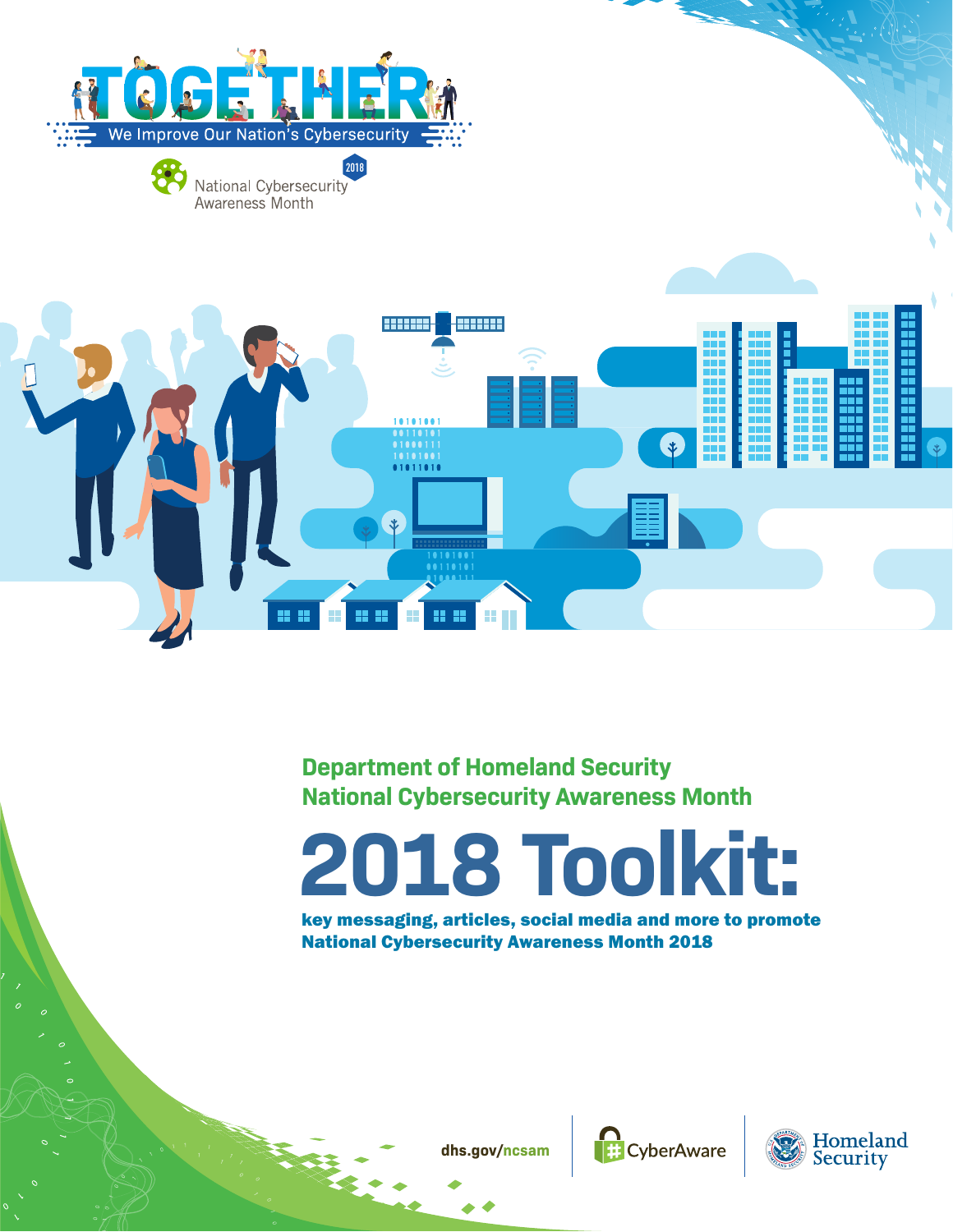

# Table of Contents

| <b>Welcome to National Cybersecurity Awareness Month 2018</b>        | 3  |
|----------------------------------------------------------------------|----|
| <b>Themes and Key Messages for October 2018</b>                      | 3  |
| 2018 Overarching Theme                                               | 3  |
| <b>DHS Key Messages</b>                                              | 4  |
| <b>How to Engage</b>                                                 | 5  |
| Congressional members, committees, and staff                         | 5  |
| Critical infrastructure owners and operators                         | 6  |
| Future Cybersecurity Workforce: students, educators, career changers | 6  |
| <b>Current Cybersecurity Workforce Professionals</b>                 | 6  |
| General public and Federal employees                                 | 7  |
| Top Tips on Cybersecurity to share during NCSAM                      | 7  |
| <b>Cybersecurity Resources</b>                                       | 8  |
| <b>Communication Channels</b>                                        | 11 |
| Social Media Communication                                           | 11 |
| NCSAM 2018 Twitter Chat Schedule                                     | 12 |
| <b>Sample Content</b>                                                | 12 |
| Option 1: Abbreviated Content                                        | 12 |
| Option 2: Full Page Content                                          | 12 |
| <b>Frequently Asked Questions</b>                                    | 14 |



▲

\$

CyberAware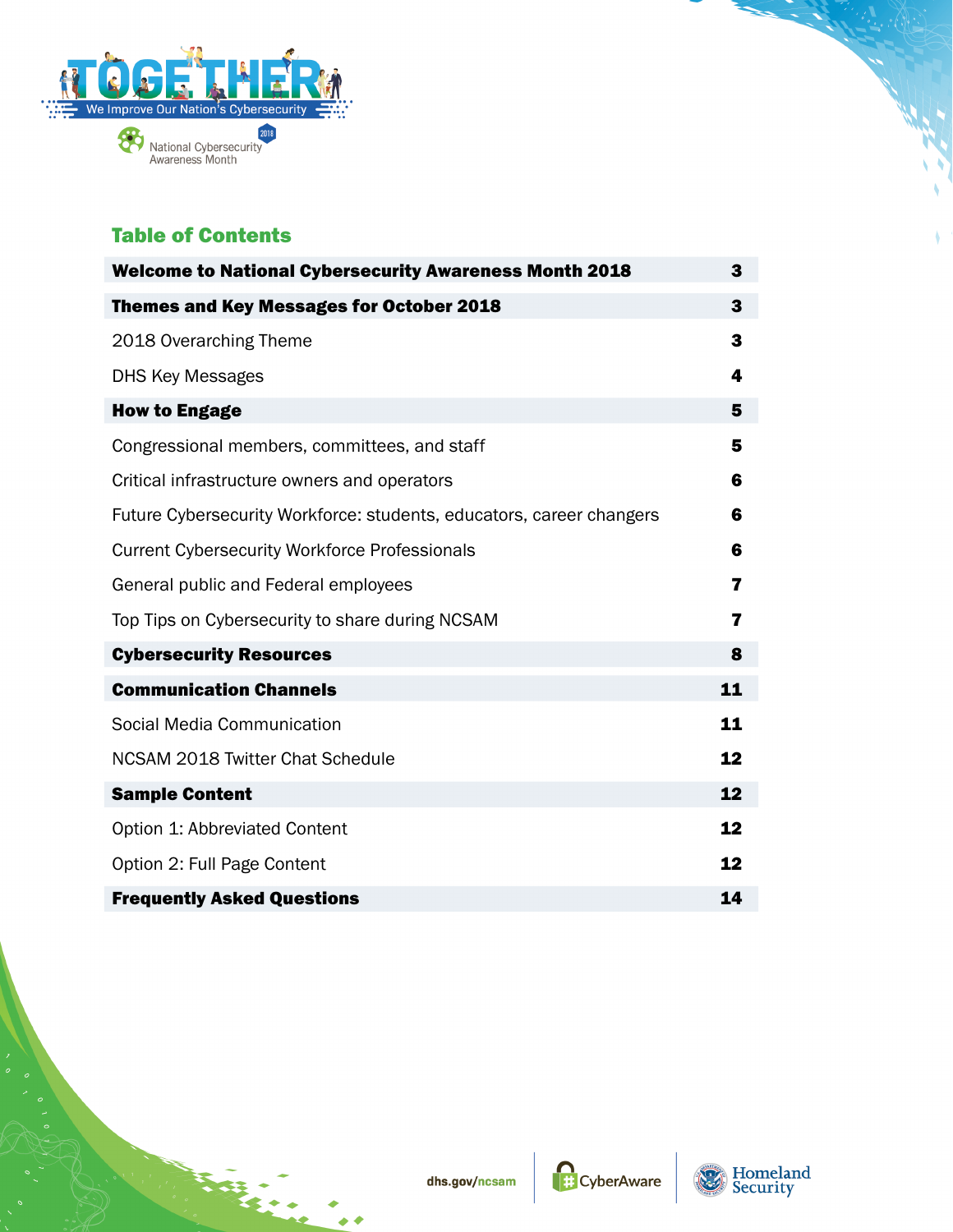<span id="page-2-0"></span>

Awareness Month

# Welcome to National Cybersecurity Awareness Month 2018

This October, National Cybersecurity Awareness Month (NCSAM) commemorates 15 years as an annual initiative to raise awareness about the importance of cybersecurity. NCSAM 2018 is a collaborative effort between government and industry to ensure every American has the resources they need to stay safer and more secure online, while increasing the resilience of the nation during cyber-threats. The U.S. Department of Homeland Security (DHS) is the federal, national lead for NCSAM. DHS also co-leads NCSAM with the National Cyber Security Alliance (NCSA).

NCSAM is a collaborative effort developed by DHS and National Cyber Security Alliance (NCSA)

Thank you for participating in National Cybersecurity Awareness Month. Cybersecurity is our shared responsibility, and we appreciate your efforts throughout the month of October. This document has a wealth of resources to make it easy for you and your organization, regardless of size or industry, to engage and promote NCSAM. Use the table of contents to easily find tips, use social media posts, participate in twitter chats, etc. We also have resources to help you engage many different types of audiences.

# Themes and Key Messages for October 2018

This year NCSAM has an overarching theme that we ask our partners to use and promote as you build your October events. DHS also has four key messages that can help you direct resources, drive events, and design activities throughout the month.

# 2018 Overarching Theme

Cybersecurity is our shared responsibility and we all must work together to improve our Nation's cybersecurity. *Cybersecurity is not just the responsibility of governments, companies, groups, or individuals. Everyone shares the responsibility for cybersecurity – from the average smartphone user to a corporate CEO.* 



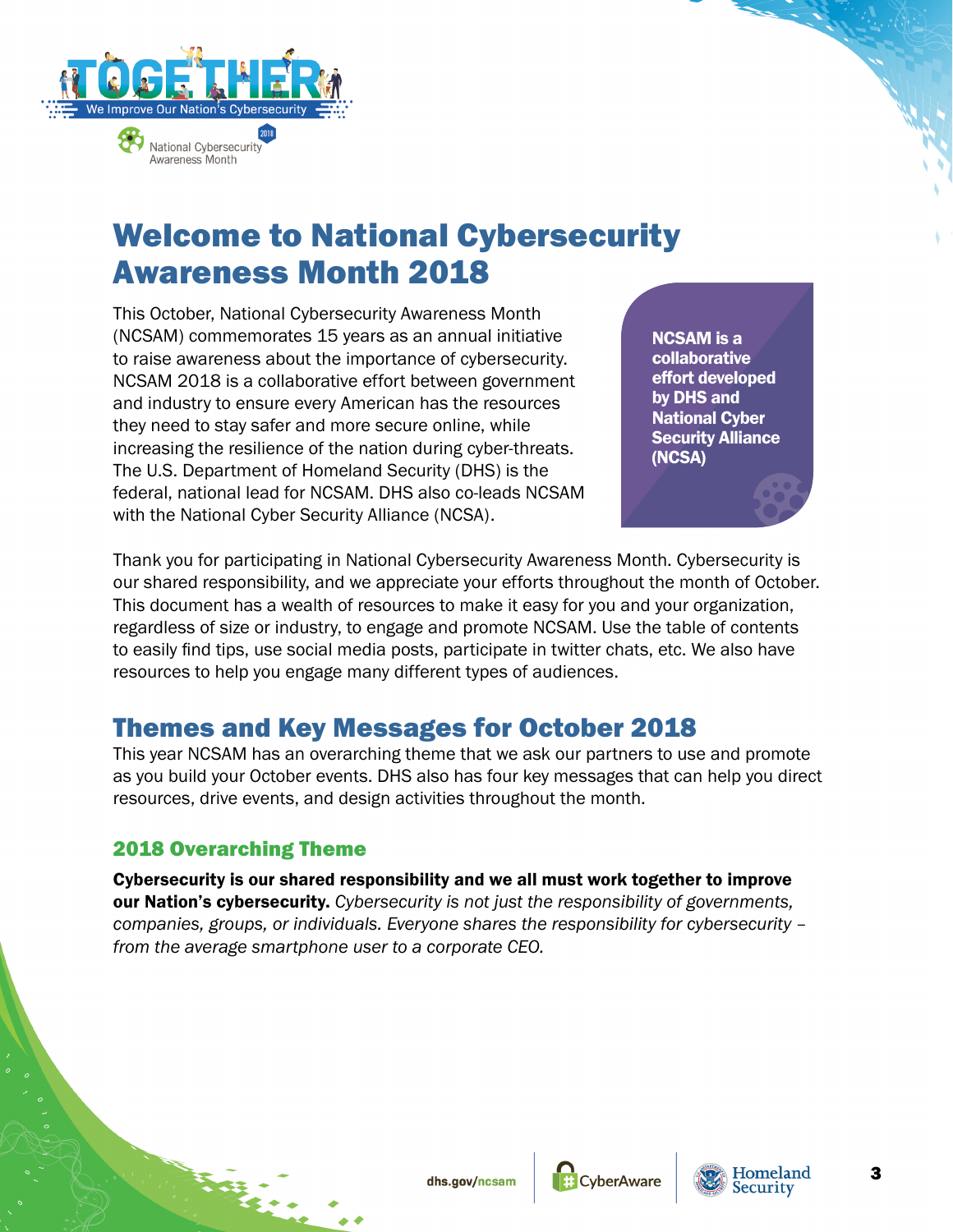<span id="page-3-0"></span>

# DHS Key Messages

These key messages are featured throughout the month to help drive events, resources, and activities from DHS.

## "Strengthen the Nation's Cybersecurity Ecosystem"

#### Contribute and commit to strengthening the Nation's Cyber Ecosystem.

The cybersecurity ecosystem is made up of distinct but related elements that contribute to the strength of the whole system. Our entire society, from government and law enforcement to the private sector and members of the public, must work cooperatively to improve our network defense. Strengthening the Cybersecurity Ecosystem will help shift the advantage from cyber-attackers to cyber-defenders.

## "Tackle it Together"

Cybersecurity is a cross-cutting, cross-sector problem, so we have got to tackle it together. The Nation's increasing dependence on networks and digital systems has brought with it a rise in both the variety, quantity, and sophistication of cyber-threats. The Internet is critical for businesses, the government and individual users, so its security has become a bigger priority. We are all connected in cyberspace and each has a role to play in cybersecurity. Cyber-criminals are inventive, but by ensuring every citizen has the resources and information he or she needs to be a responsible cyber citizen, we will make the Internet more secure for all.

## "Build up the Cybersecurity Workforce"

## Increase and strengthen the cybersecurity workforce across all sectors.

The number of cybersecurity jobs across the nation outpaces the number of people qualified to fill them. The demand for skilled cybersecurity professionals is growing each year. DHS is working with our nation's private industry, academia, non-profit organizations, and governments at all levels to develop and maintain an unrivaled, globally competitive cybersecurity workforce. From young students learning to code, to teachers promoting educational opportunities in science, technology, engineering and math (STEM), and working professionals preparing for certifications, there is a role in cybersecurity for everyone. This October, we challenge you to get involved in learning about your role in building the pipeline of future cybersecurity professionals.



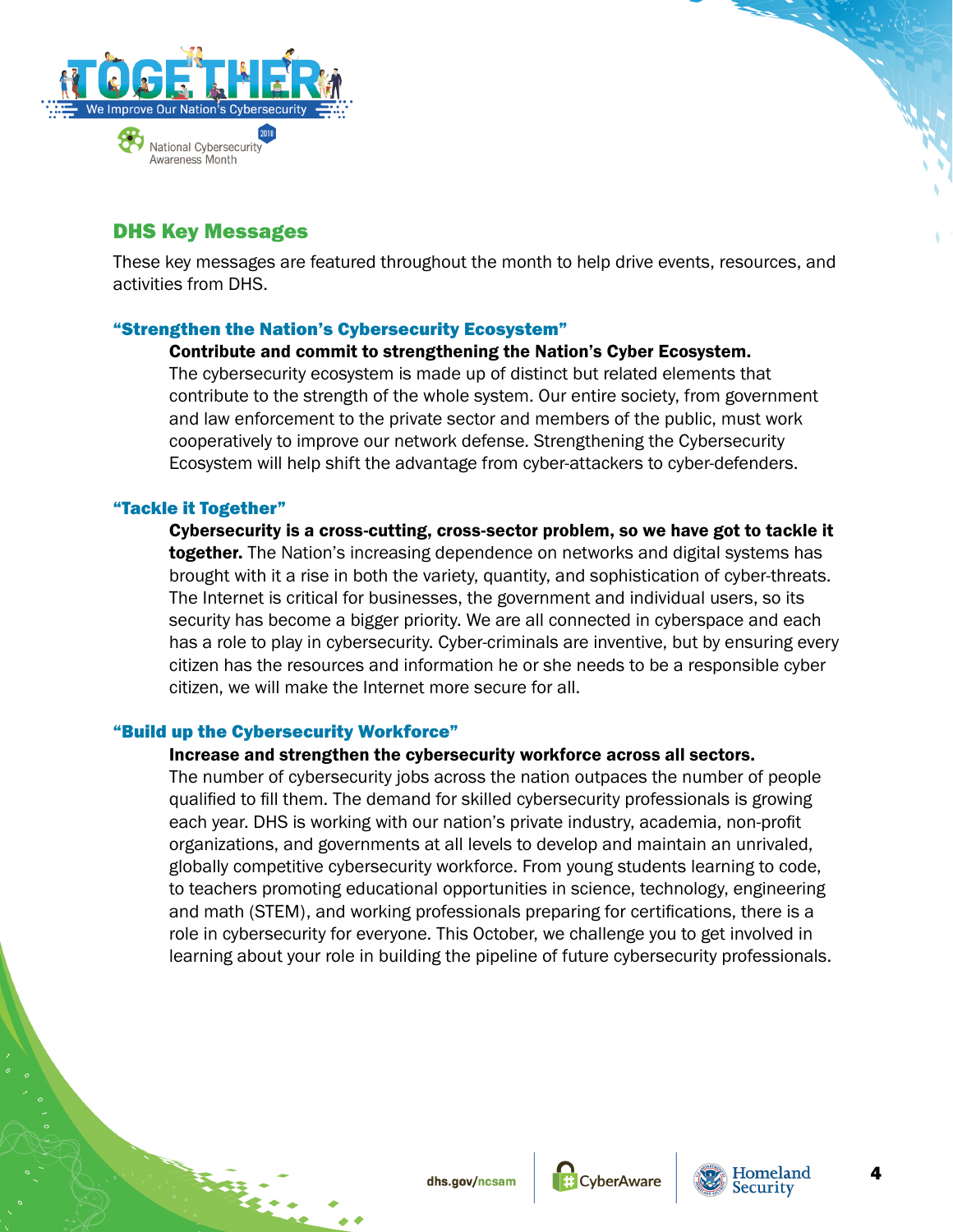<span id="page-4-0"></span>

## "Secure Critical Infrastructure from Cyber Threats"

Heighten resilience and understand how to best protect critical infrastructure from cyber threats. Our Nation's well-being relies upon secure and resilient critical infrastructure—the assets, systems, and networks that underpin American society. In the past we've trusted in processes, procedures, and specific architectures to keep our critical infrastructure safe. But there is no longer an 'air-gap' between our systems and the Internet to keep cyber-attacks from threatening critical infrastructure. The security of critical systems and infrastructure depends on you and your actions as a cyber-citizen to help keep them safe and resilient.

During the month, NCSA celebrates weekly themes to highlight some of the most important aspects of *Cybersecurity is our Shared Responsibility*. While these themes are more consumer-specific than the DHS Key Messages, each complements the overall messages of NCSAM 2018 by making cybersecurity more personal to the individual. To see the NCSA 2018 themes, please visit: [www.staysafeonline.org/ncsam](https://www.staysafeonline.org/ncsam)

Please contact us if you need assistance or to request a DHS speaker for your NCSAM events. For more information, please visit <https://www.dhs.gov/ncsam>. If you would like even more materials (such as posters or additional toolkits) in addition to those included in this packet, please email DHS at [stopthinkconnect@hq.dhs.gov](mailto:stopthinkconnect@hq.dhs.gov) to learn more.

# How to Engage

In order to have the biggest impact this October, become familiar with the NCSAM 2018 goal of ensuring that everyone knows that they are responsible for cybersecurity, the Internet is a shared resource, and how to prevent online threats to help increase Internet security. This section provides tips for spreading cybersecurity awareness messages that you can share with your internal stakeholders to ensure that NCSAM messages reach your intended audiences.

# Congressional members, committees, and staff

- Promote training and exercise opportunities
- Engage state and local officials on **[current initiatives](http://go.usa.gov/xPTPq)** to improve cybersecurity and resilience
- Include a message about the importance of cybersecurity in newsletters, mailings, and websites during October (graphics and social media images are available as part of this toolkit)
- Write an op-ed in your local paper about the importance of cybersecurity and any of your cybersecurity or STEM-related efforts taking place in your district or state
- Promote interagency and multi-level collaboration on cybersecurity issues





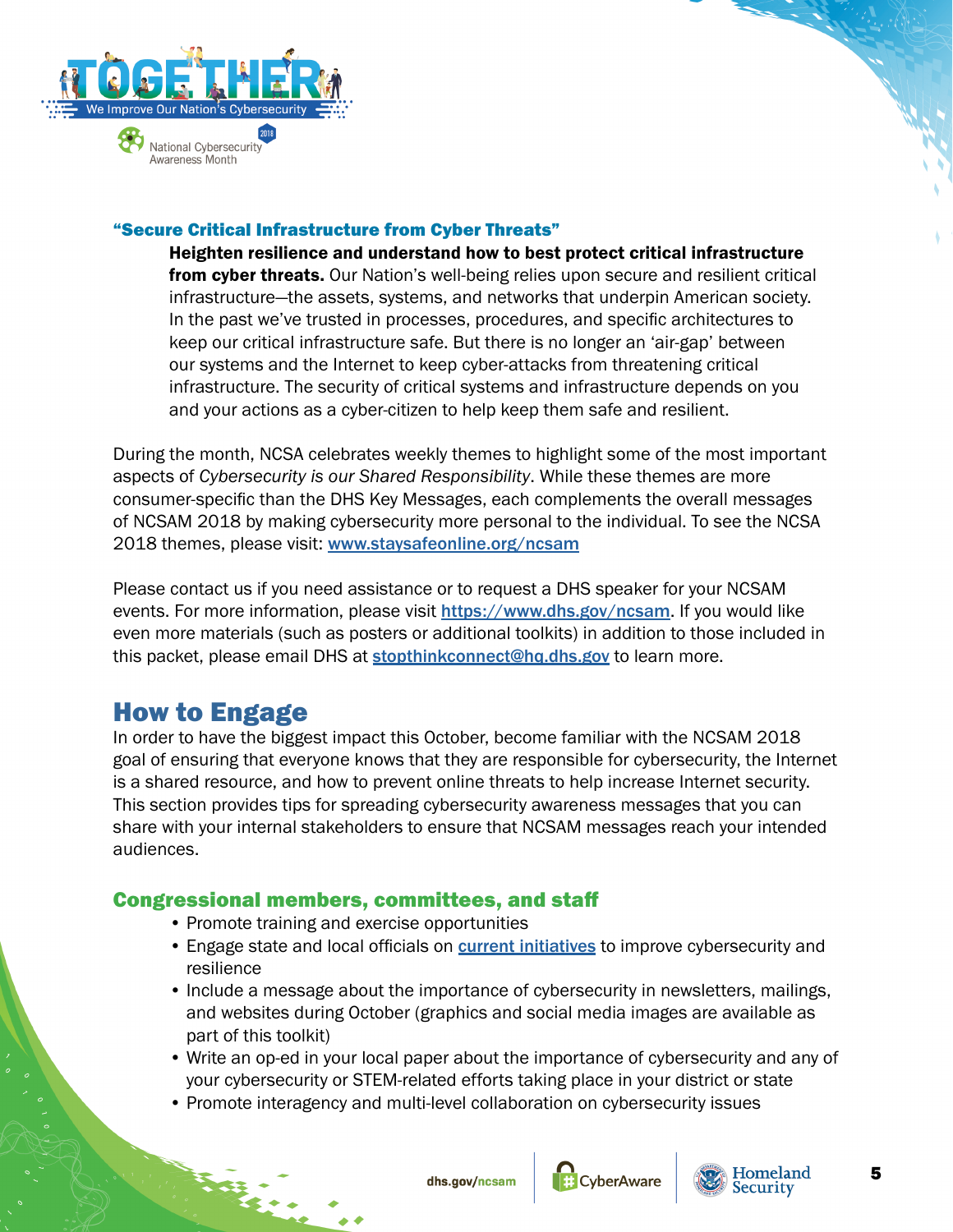<span id="page-5-0"></span>

# Critical infrastructure owners and operators

- Educate members of your sector about cybersecurity issues and how they relate to the sector's security environment and business operations by hosting an event or symposium
- Include a message about the importance of cybersecurity in newsletters, mailings, and websites
- Highlight your partnership with DHS, other Federal agencies, and the national cybersecurity community to make these vital assets and systems secure and resilient
- Host a town hall to discuss local, relevant cybersecurity issues
- Contribute your voice and resources to social media conversations by using the hashtag #CyberAware and #cybermonth2018

# Future Cybersecurity Workforce: students, educators, career changers

- Pursue continuing education by considering a CyberCorps<sup>®</sup>: Scholarship for Service [\(SFS\)](http://go.usa.gov/xPTPr) program to study cybersecurity
- Take a cybersecurity class on [FedVTE](http://go.usa.gov/xPTP4) or find a training course on [NICCS™](https://go.usa.gov/xPTPj)
- Consider your continuing education opportunities at a **National Centers of [Academic Excellence \(CAE\)](https://go.usa.gov/xPTPD)** institution, which are prestigious programs designated by DHS and NSA
- Talk to students about cybersecurity as a career teachers can check out our [no-cost cybersecurity courses](https://go.usa.gov/xPTPk) for middle and high school students
- Teachers and educators check out no-cost, project-based [cybersecurity curricula](https://nicerc.org/curricula/) available to you!

# Current Cybersecurity Workforce Professionals

- Form your own 'cyber syncs' in your organization gather your colleagues to discuss the latest and greatest technological advancements, how to best protect your organization from ever-changing cyber-attacks, how to keep your kids safe online, etc.
- Tackle it with IT ask your organization's IT department to put together a demonstration / presentation emphasizing the importance of staying safe online, consequences of negative online behavior, how your organization can help protect itself against cyber-attacks, etc.
- Tackle it with us! Make sure your organization is a partner of the STOP. THINK. CONNECT.™ Campaign. To learn more about joining, visit [https://www.dhs.gov/](https://www.dhs.gov/stopthinkconnect-join-campaign) [stopthinkconnect-join-campaign](https://www.dhs.gov/stopthinkconnect-join-campaign)



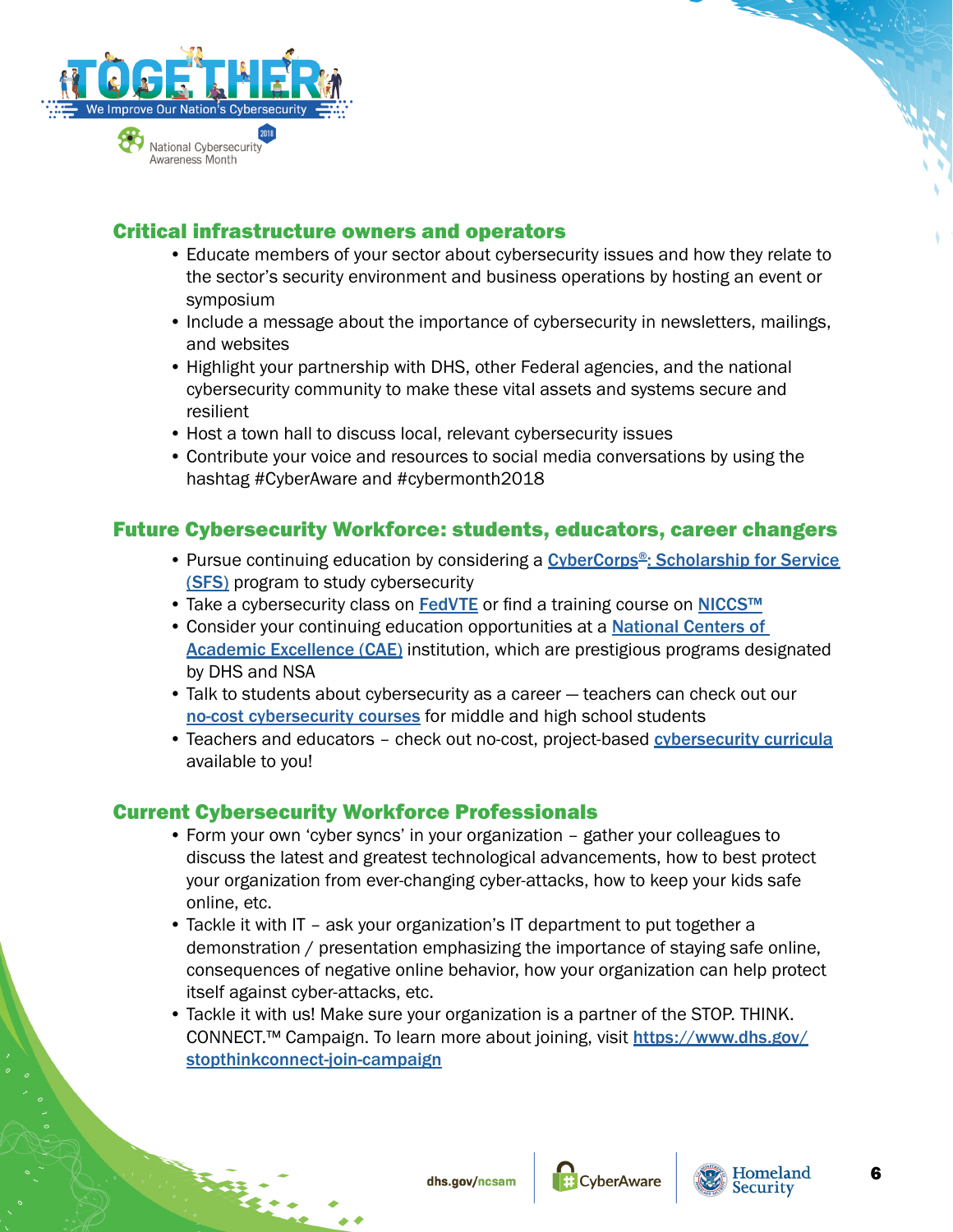<span id="page-6-0"></span>

- Sign up for alerts and get tips on how to safeguard your small business' computers from the [United States Computer Emergency Readiness Team \(US-CERT\)](https://go.usa.gov/xPTP5)
- Report all suspicious or unusual problems with your computer to your IT department

# General public and Federal employees

- Contribute your voice and resources you know about to social media conversations by using the hashtag #CyberAware and #CyberMonth2018
- Participate in a local or virtual training or exercise to improve cybersecurity and resilience
- Become a *Friend* of the STOP. THINK. CONNECT.™ Campaign by visiting [www.dhs.gov/stopthinkconnect](https://www.dhs.gov/stopthinkconnect)
- Discuss safe online practices with your fellow employees, neighbors, friends, and family
- Inform your community about the STOP. THINK. CONNECT.™ Campaign and the free resources available
- Blog or post on social networking websites about cybersecurity issues and the STOP. THINK. CONNECT.™ Campaign
- Include a message about the importance of cybersecurity in newsletters, mailings, and websites

# Top Tips on Cybersecurity to share during NCSAM

- Keep a clean machine. Keeping your internet-connected devices free from malware and infections makes the internet safer for you and more secure for everyone. Regularly scan your personal and office devices for viruses and spyware along with keeping your software up to date. For additional ways to protect your devices please visit: [https://www.stopthinkconnect.org/campaigns/keep-a-clean](https://www.stopthinkconnect.org/campaigns/keep-a-clean-machine-campaign)[machine-campaign](https://www.stopthinkconnect.org/campaigns/keep-a-clean-machine-campaign)
- Avoid oversharing online. As a young professional, it may be very exciting to share what you do at work with others. Remember your organization's security standards and be careful what you say, especially in public settings. You never know who may be overhearing your conversations. Also, put away your work identification or badge when out in public and when using public transportation. For additional tips to keep safe online visit: [https://www.dhs.gov/sites/default/files/publications/Social%20](https://www.dhs.gov/sites/default/files/publications/Social%20Media%20Guide_3.pdf) [Media%20Guide\\_3.pdf](https://www.dhs.gov/sites/default/files/publications/Social%20Media%20Guide_3.pdf)
- Protect your password. Create a password with eight characters or more and a combination of letters, numbers, and symbols, and don't make it easy to guess. Additionally, always opt to enable stronger authentication when available, especially for accounts with sensitive information including your email, medical files, or bank





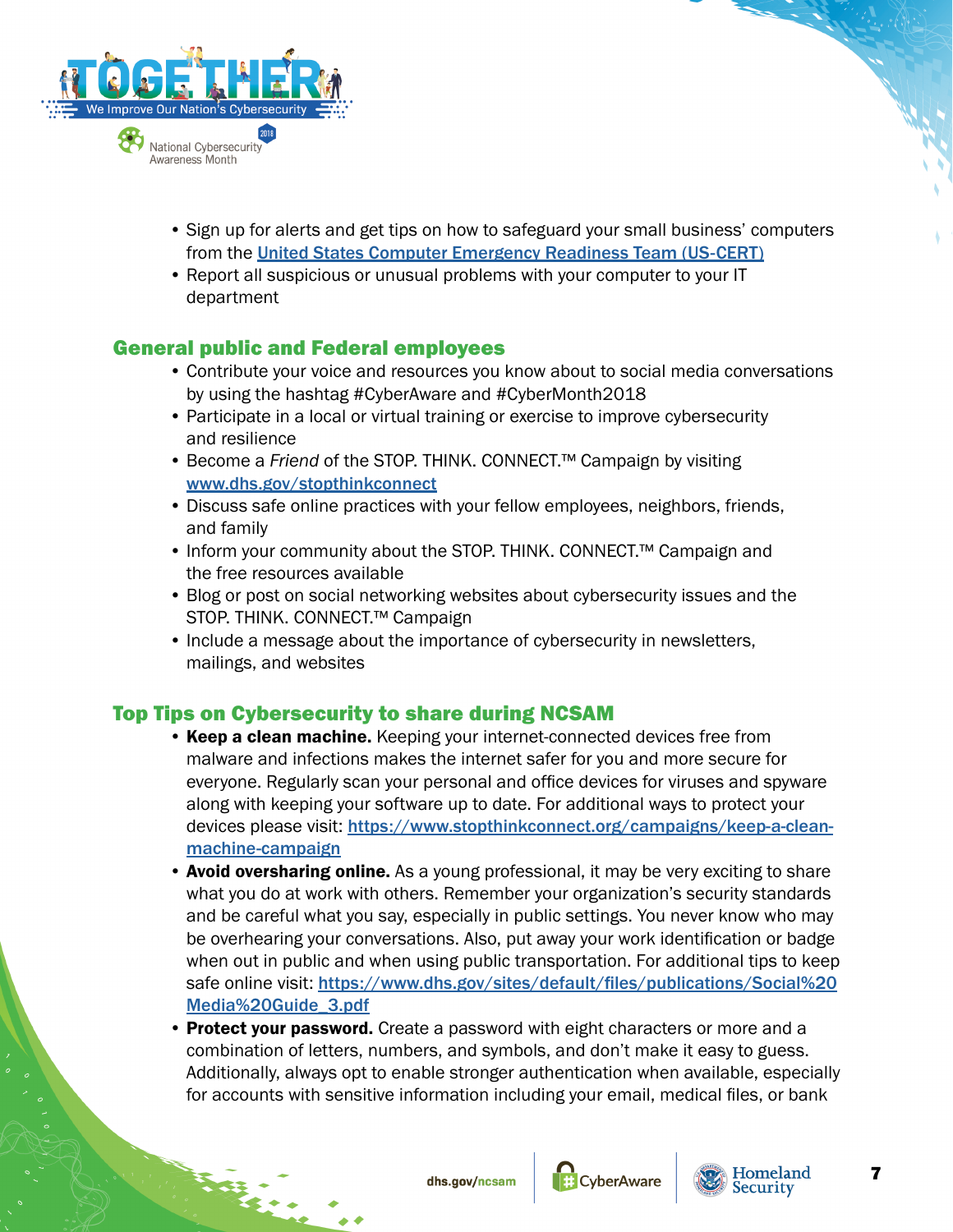<span id="page-7-0"></span>

accounts. For more tips and tricks to protect your password, visit: [https://www.dhs.gov/sites/default/files/publications/Best%20Practices%20](https://www.dhs.gov/sites/default/files/publications/Best%20Practices%20for%20Creating%20a%20Password.pdf) [for%20Creating%20a%20Password.pdf](https://www.dhs.gov/sites/default/files/publications/Best%20Practices%20for%20Creating%20a%20Password.pdf)

- Stay protected while connected. Before you connect to any public wireless hotspot – like on an airplane or in an airport, hotel, or café – be sure to confirm the name of the network and login procedures with appropriate staff to ensure that the network is legitimate. If devices on your network are compromised for any reason, or if hackers break through an encrypted firewall, someone could be eavesdropping on you—even in your own home on encrypted Wi-Fi. For more useful tips about secure Wi-Fi visit <https://www.dhs.gov/be-cyber-smart/cyber-lessons>
- Play hard to get with strangers. Cyber criminals will often offer a financial reward, threaten you if you don't engage, or claim that someone is in need of help. Don't fall for it! Keep your personal information as private as possible. Cyber criminals can also use **[social engineering](https://go.usa.gov/xP5st)** with these details to try to manipulate you into skipping normal security protocols. For more information, please visit: <https://www.dhs.gov/be-cyber-smart>
- Report any cybersecurity incident. Report computer or network vulnerabilities to the National Cybersecurity Communications and Integration Center (NCCIC) at [1-888-282-0870](tel:+18882820870), or at [www.us-cert.gov/report](https://www.us-cert.gov/report). Forward phishing emails or websites to NCCIC at [phishing-report@us-cert.gov](mailto:phishing-report@us-cert.gov).
- Do your part in protecting critical infrastructure. Our nation's critical infrastructure runs on the Internet. The systems that enable us to live our daily lives—the electrical systems, financial institutions, transportation systems, and more—are all dependent upon a digital ecosystem. As cybersecurity breaches continue to rise in frequency and scale, it is critical for all Americans to understand their role and take steps to protect our critical infrastructure. For more information on how you can help, please visit [https://www.us-cert.gov/sites/default/files/](https://www.us-cert.gov/sites/default/files/publications/Week5TipCard-%20508%20compliant_0_0.pdf) [publications/Week5TipCard-%20508%20compliant\\_0\\_0.pdf](https://www.us-cert.gov/sites/default/files/publications/Week5TipCard-%20508%20compliant_0_0.pdf).
- Use the National Initiative for Cybersecurity Careers and Studies (NICCS) website for resources on all things related to the cybersecurity workforce, from K-12 curricula, to professional development tools, NICCS is a one-stop shop with something for everyone. Visit <https://niccs.us-cert.gov> for more information today.

# Cybersecurity Resources

Below are some useful resources DHS suggests using to enhance your organization's events and promotion of Cybersecurity awareness both during October and throughout the year. Feel free to visit these site or use the text provided below in blogs, articles, and messaging to your organization and external audiences.





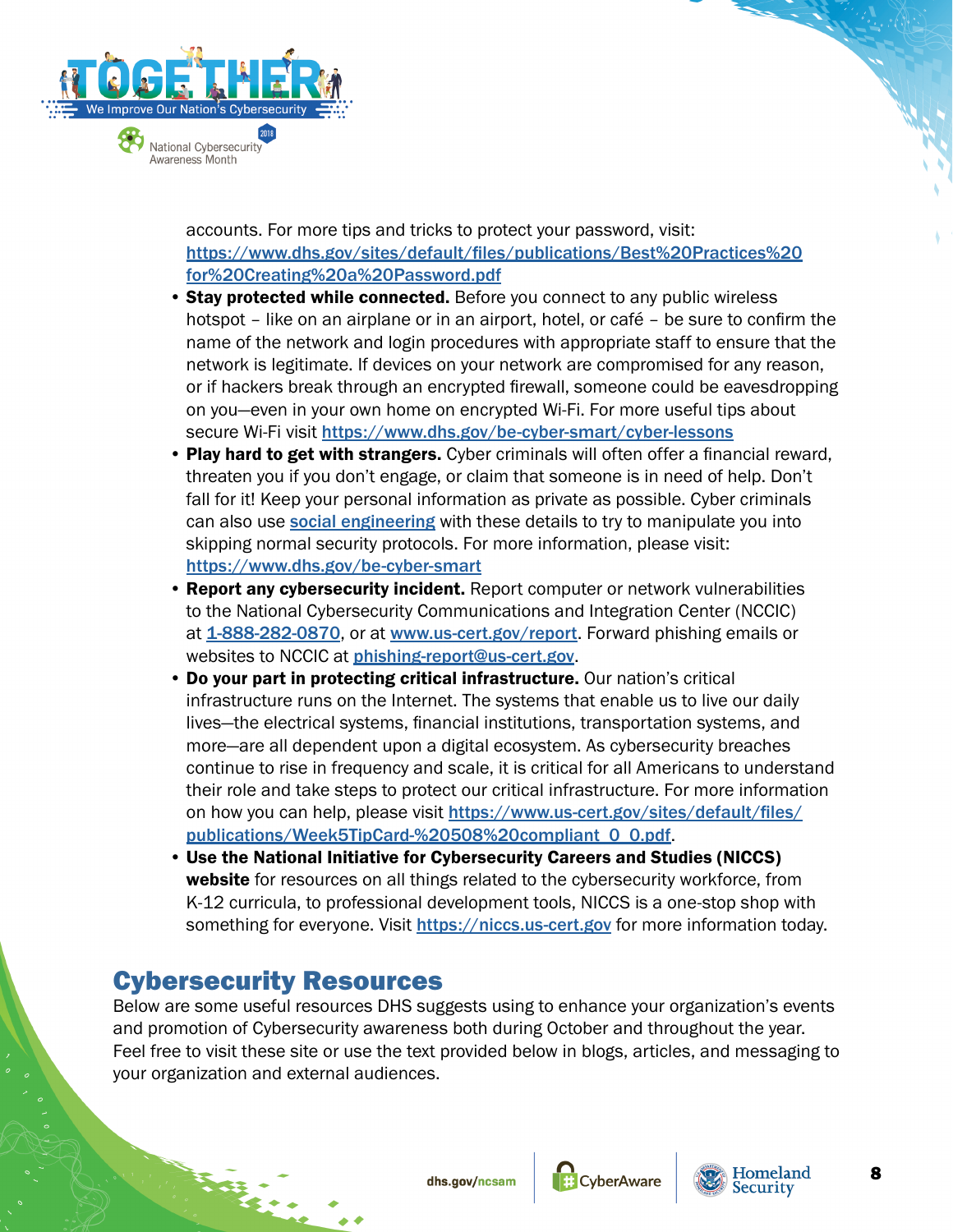

- The **STOP. THINK. CONNECT.<sup>™</sup> Campaign** is a national public awareness campaign aimed at increasing the understanding of cyber threats and empowering the American public to be safer and more secure online. Cybersecurity is a shared responsibility. When we all take simple steps to be safer online, it makes using the Internet a more secure experience for everyone. For additional information on STOP. THINK. CONNECT.™, visit <https://www.dhs.gov/stopthinkconnect>.
- Powered by the U.S. Department of Homeland Security, the "BeCyberSmart" [campaign](https://go.usa.gov/xPTPP) is designed to inspire a younger generation of Americans to take responsibility for their own cyber safety. Learn about cybersecurity basics, common scams, and how to report cybersecurity incidents (as well as getting a first look at the new campaign website!) by visiting the campaign online.
- Looking for specific cybersecurity information? The National Initiative for [Cybersecurity Careers and Studies](https://go.usa.gov/xPTPm) (NICCS) tools and resources are available for anyone seeking to know more about the cybersecurity field, how to advance a cybersecurity career, and more. No matter what your life circumstances are, you can use this roadmap to help direct you to detailed information in specific cybersecurity areas of expertise.
- Increase your knowledge with cybersecurity training. The [Federal Virtual Training](http://go.usa.gov/xPTP4)  **[Environment](http://go.usa.gov/xPTP4)** (FedVTE) is a free online, on-demand cybersecurity training system that is available at no charge for government personnel and Veterans. Managed by DHS, FedVTE contains more than 800 hours of training on topics such as ethical hacking and surveillance, risk management, and malware analysis. Several courses align with a variety of IT certifications such as Network +, Security +, and Certified Information Systems Security Professional (CISSP). Sign up to take your first class today!
- Want to incorporate cybersecurity lessons into your classroom? The National **[Integrated Cyber Education Research Center](https://nicerc.org/) (NICERC) provides hands-on** professional development, free cybersecurity curricula to K-12 teachers, and programs and competitions to engage students in science, technology, engineering and math (STEM) disciplines. Teachers are provided lesson plans, teaching tips for facilitating class discussions, quizzes, worksheets, projects, etc. This curriculum can be used in after-school types of programs such as Girl Scouts/Boy Scouts, and Boys & Girls Clubs of America as well.
- The [National Initiative for Cybersecurity Education](https://go.usa.gov/xPTPH) (NICE) mission is to energize and promote a robust network and an ecosystem of cybersecurity education, training, and workforce development. A robust searchable version of the **NICE** [Cybersecurity Workforce Framework](https://go.usa.gov/xPTPd) allows you to view cybersecurity Work Roles, necessary tasks, knowledge, skills, and abilities (KSAs), as well as Capability Indicators that show likelihood to succeed in specific cybersecurity Work Roles.





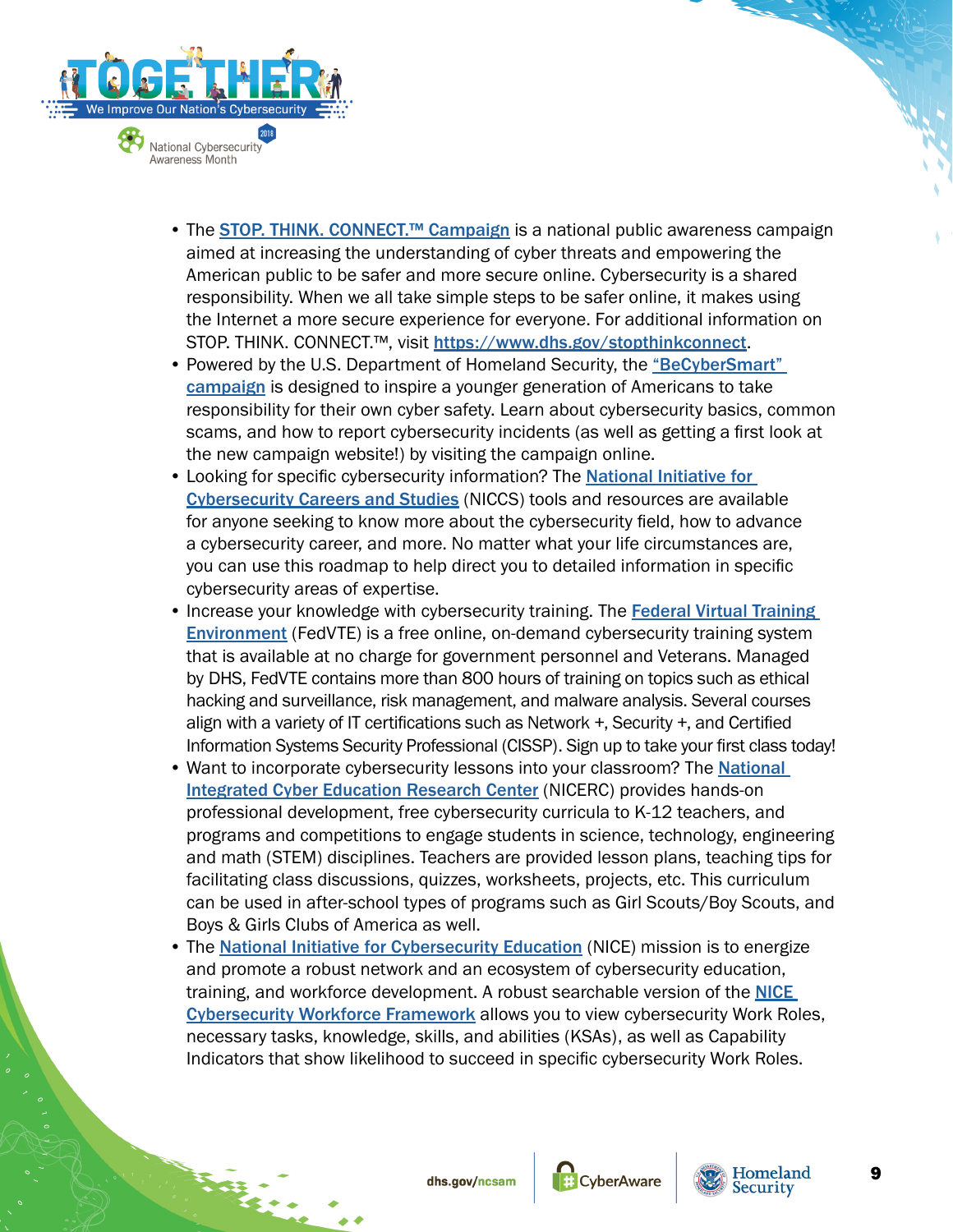

- The DHS Office of Academic Engagement (OAE) works with school administrators, faculty, students, and the academic community on a range of issues. DHS formed the Office of Academic Engagement (OAE) in 2011 to strengthen the Department's relationship with the academic community in three functional areas of [engagement](https://go.usa.gov/xPTPz), [resilience](https://go.usa.gov/xPTPu), and [outreach](https://go.usa.gov/xPTPJ). Be sure to check out the OAE [Resource Library.](https://go.usa.gov/xPTPS)
- The DHS, National Protection and Programs Directorate, Office of Infrastructure Protection (IP) leads the coordinated national effort to secure critical infrastructure from all hazards by managing risk and enhancing resilience through collaboration with the critical infrastructure community. For additional information, visit [Office of Infrastructure Protection](https://go.usa.gov/xPTPh) (IP).
- Technology and threats evolve rapidly in today's ever-changing environment. The [DHS Science and Technology Directorate](https://go.usa.gov/xPTE3) (S&T) monitors those threats and capitalizes on technological advancements at a rapid pace, developing solutions and bridging capability gaps at a pace that mirrors the speed of life. S&T's mission is to deliver effective and innovative insight, methods, and solutions for the critical needs of the Homeland Security Enterprise.
- The nation's critical infrastructure provides the essential services that underpin American society and serve as the backbone of our nation's economy, security, and health. We know it as the power we use in our homes, the water we drink, the transportation that moves us, and the communication systems we rely on to stay in touch with friends and family. There are **[16 critical infrastructure sectors](https://go.usa.gov/xPTEc)** whose assets, systems, and networks, whether physical or virtual, are considered so vital to the United States that their incapacitation or destruction would have a debilitating effect on security, national economic security, national public health or safety, or any combination thereof. [Presidential Policy Directive 21 \(PPD-](https://go.usa.gov/xPTEx)[21\): Critical Infrastructure Security and Resilience](https://go.usa.gov/xPTEx) advances a national policy to strengthen and maintain secure, functioning, and resilient critical infrastructure. PPD-21 identifies 16 critical infrastructure sectors at [https://www.dhs.gov/critical](https://www.dhs.gov/critical-infrastructure-sectors)[infrastructure-sectors](https://www.dhs.gov/critical-infrastructure-sectors).
- The National Cyber Security Alliance (NCSA) builds strong public/private partnerships to create and implement broad-reaching education and awareness efforts to empower users at home, work and school with the information they need to keep themselves, their organizations, their systems and their sensitive information safe and secure online and encourage a culture of cybersecurity. For NCSA recommended events, click: <https://staysafeonline.org/events>.



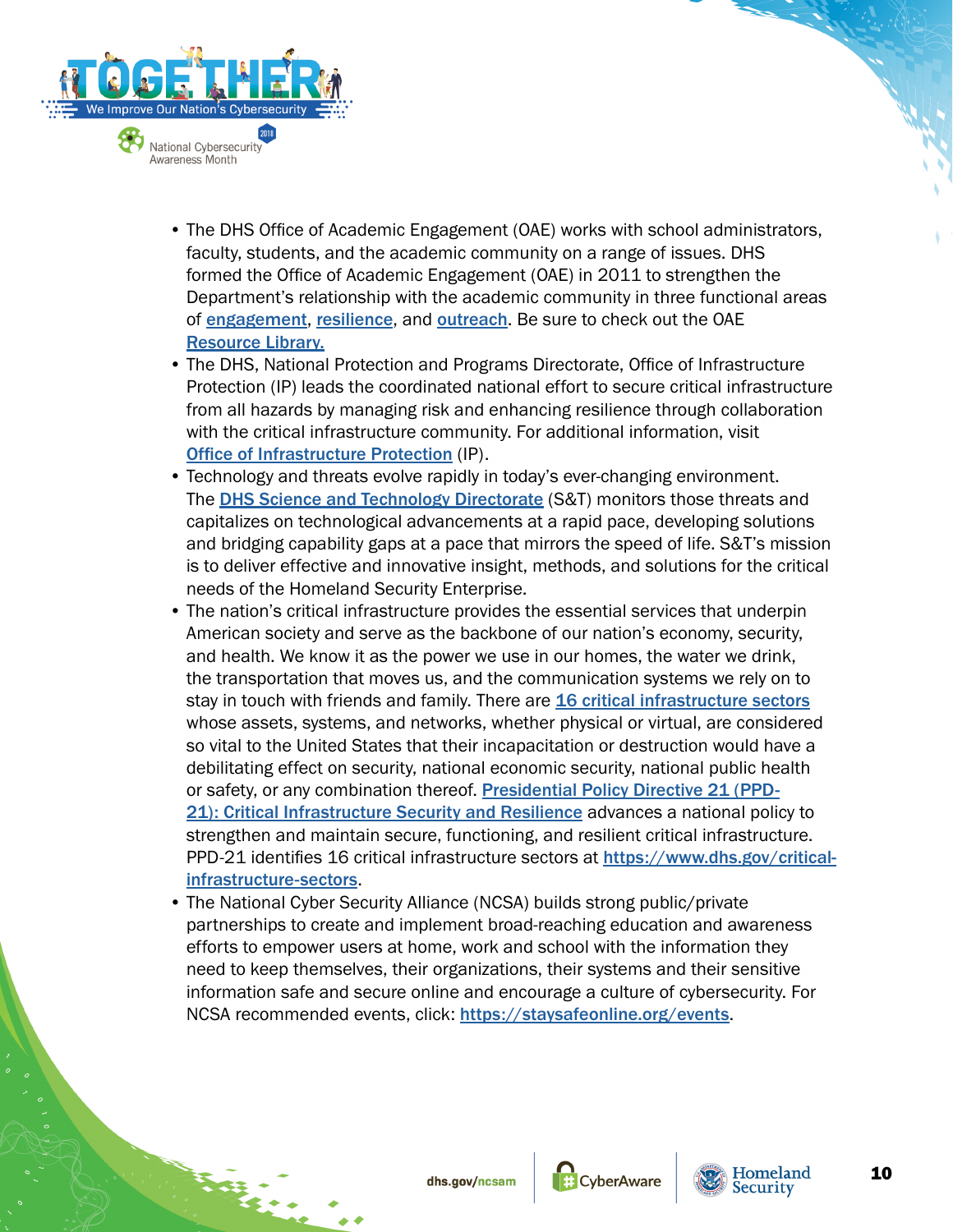<span id="page-10-0"></span>

# Communication Channels

The official hashtag for NCSAM 2018 is #CyberAware. Bring visibility to you and your organization's involvement during the month by leveraging this hashtag both before and during the month of October to promote and participate in NCSAM activities and events.

# Social Media Communication

Below are suggested social media posts to promote NCSAM in your organization. DHS highly encourages you to post on your online communication channels throughout October.

- Stay connected during National Cybersecurity Awareness Month 2018! Follow @STOPTHNKCONNECT and @StaySafeOnline to ensure you are receiving all of the latest #CyberAware updates throughout October 2018!
- Prepare to be #CyberAware during National Cybersecurity Awareness Month 2018! Check out how you and your organization can get involved throughout October by visiting [www.dhs.gov/ncsam](https://www.dhs.gov/ncsam)
- NCSAM looks at how every employee from interns to CEOs have a responsibility for cybersecurity. #CyberAware #CyberMonth2018
- Free #cyberplanner available to #smallbiz from @FCC. Find it here: [www.fcc.gov/cyberplanner](https://www.fcc.gov/cyberplanner) #CyberAware
- Thwarting cyber-attacks at your organization demands constant vigilance and continuous assessment. Use the @DHS Critical Infrastructure Cyber Community (C-Cubed) Voluntary Program to learn how to improve cyber risk management processes. Learn more here: <https://www.us-cert.gov/ccubedvp> #CyberAware
- Cybersecurity is a cross-cutting, cross-sector problem, so we have got to tackle it together. Help us build a more secure cyber world by celebrating #CyberAware month with us this October! #CyberMonth2018 #Cybersecurity
- The demand for well-trained cyber pros is at an all-time high. Learn about careers in cyber at [www.dhs.gov/cyber](https://www.dhs.gov/cyber) #CyberAware
- Build your #CyberCareers, take training courses and prepare for cybersecurity certifications with <https://niccs.us-cert.gov/training/search> and <https://fedvte.usalearning.gov> #CyberAware
- Tomorrow's cyber defenders are sitting in your classroom today, get them prepared. Learn more about DHS sponsored FREE K-12 cyber curricula here: <https://nicerc.org> #cybereducation
- Know what you need to succeed—check out the cybersecurity capability indicators, know the skills and knowledge needed to become a well-paid cyber pro! [https://niccs.us-cert.gov/workforce-development/cyber-security-workforce](https://niccs.us-cert.gov/workforce-development/cyber-security-workforce-framework)[framework](https://niccs.us-cert.gov/workforce-development/cyber-security-workforce-framework) #cyberworkforce



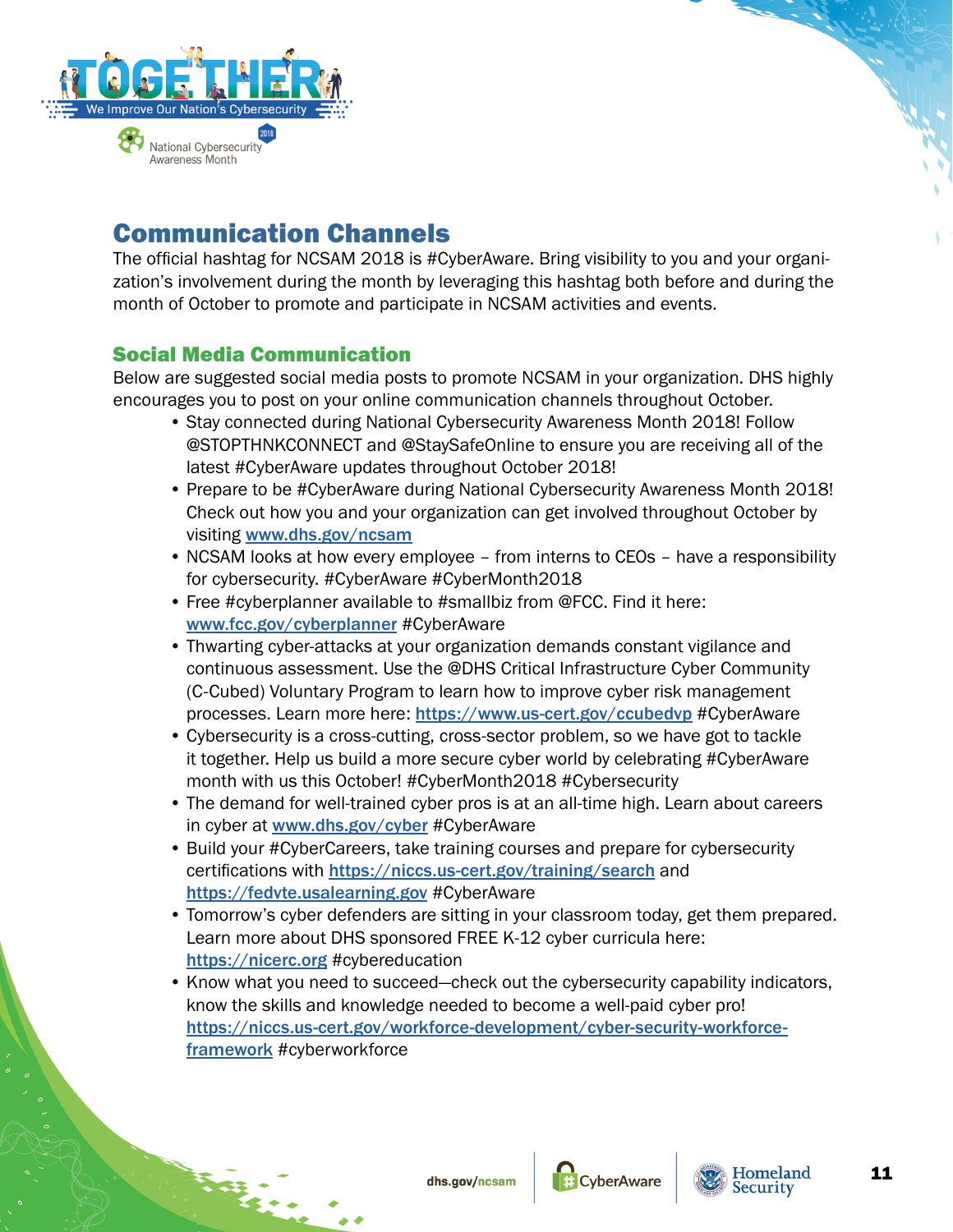<span id="page-11-0"></span>

# NCSAM 2018 Twitter Chat Schedule

Be sure to participate in the NCSAM 2018 weekly Twitter Chats. DHS and NCSA will discuss a number of topics related to this year's key messages and weekly themes. Follow @Cyber and chime in using #ChatSTC AND #CyberAware in your tweets.

- Oct. 04, 2018 at 3:00 P.M. EDT Make Your Home a Haven for Online Safety
- Oct. 11, 2018 at 3:00 P.M. EDT Millions of Rewarding Jobs: Educating for a Career in Cybersecurity
- Oct. 18, 2018 at 3:00 P.M. EDT It's Everyone's Job to Ensure Online Safety at Work
- Oct. 25, 2018 at 3:00 P.M. EDT Safeguarding the Nation's Critical Infrastructure

# Sample Content

Consider highlighting NCSAM in your organization's communication by including a brief article in your newsletter or a post on your blog. To help get you started, here is an example of what you might want to include.

# Option 1: Abbreviated Content

## National Cybersecurity Awareness Month 2018

This October, the [Insert Department/Agency name] is joining with the Department of Homeland Security to raise cybersecurity awareness across the nation during National Cybersecurity Awareness Month (NCSAM). The overarching theme for NCSAM is Cybersecurity is Our Shared Responsibility and We All Must Work Together to Improve our Nation's Cybersecurity. Cybersecurity is not just the responsibility of governments, companies, groups, or individuals. Everyone shares the responsibility for cybersecurity – from the average smartphone user to a corporate CEO.

- Learn more here: <https://www.dhs.gov/ncsam>
- Follow and join the conversation using the hashtag #CyberAware

## Option 2: Full Page Content

## National Cybersecurity Awareness Month 2018

Americans are spending more time online than ever before. As more people use the Internet for online shopping, banking, financial management, and socializing, they also expose themselves to increased cyber risks. Online threats and cyber-attacks threaten the future of our national and economic security. Because cybersecurity is important to our Nation, the [Insert Department/Agency name] is joining with the Department of Homeland Security to raise cybersecurity awareness across the Nation during National Cybersecurity Awareness Month this October.



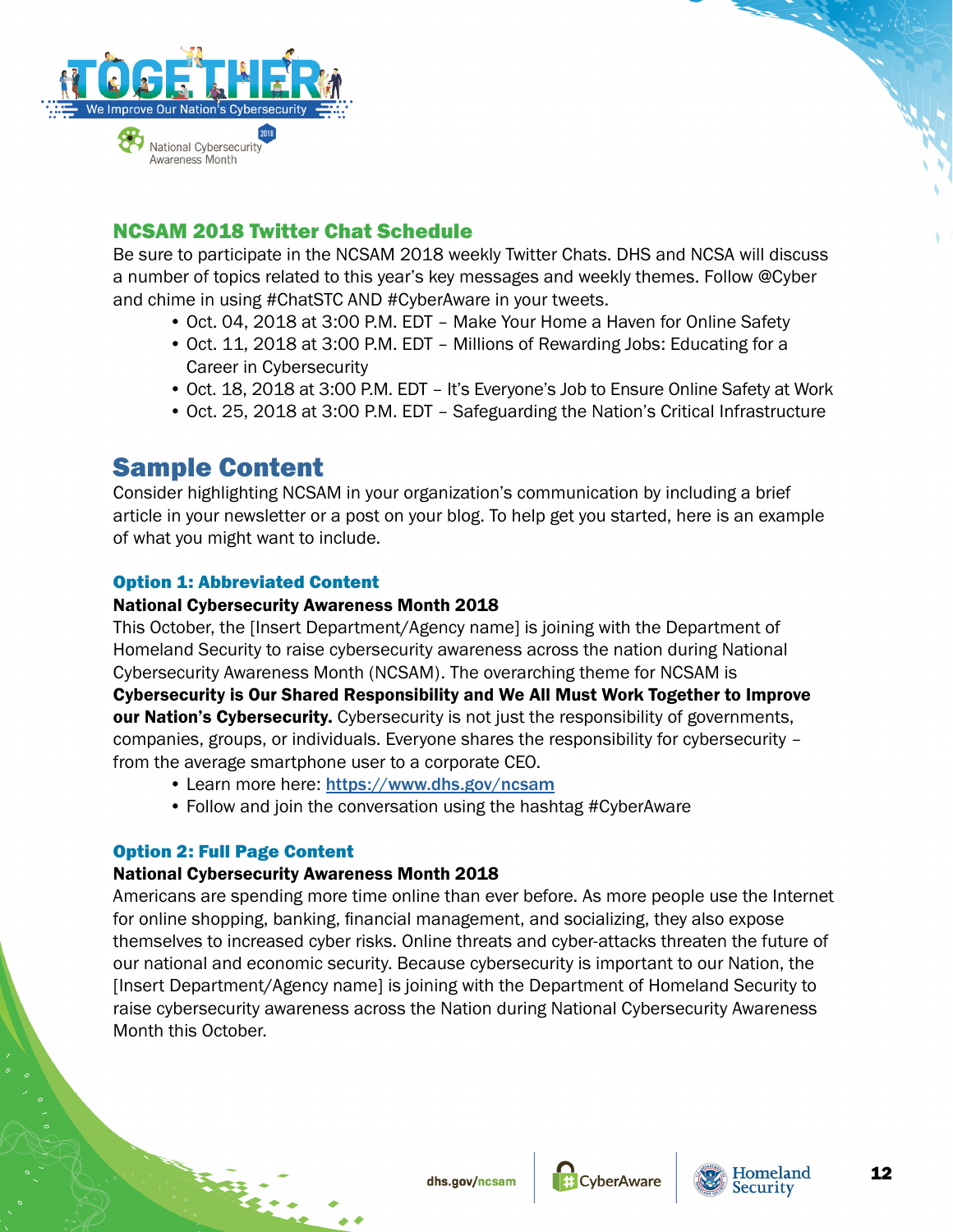

This year, National Cybersecurity Awareness Month (NCSAM) commemorates 15 years as an annual initiative to raise awareness about the importance of cybersecurity. NCSAM 2018 is a collaborative effort between government and industry to ensure every American has the resources they need to stay safer and more secure online, while increasing the resiliency of the Nation during cyber-threats.

To celebrate National Cybersecurity Awareness Month 2018, [Organization] is [Insert your organization's NCSAM events/efforts]

DHS's efforts this October will promote and emphasize several Key Messages, tied together by one overarching theme for the month: Cybersecurity is Our Shared Responsibility and We All Must Work Together to Improve our Nation's Cybersecurity. Cybersecurity is not just the responsibility of governments, companies, groups, or individuals. Everyone shares the responsibility for cybersecurity – from the average smartphone user to a corporate CEO. This October, and every day, follow these simple online safety tips from the DHS STOP. THINK. CONNECT.<sup>™</sup> Campaign:

- Enable stronger authentication. Always enable stronger authentication for an extra layer of security beyond the password that is available on most major email, social media and financial accounts. Stronger authentication (e.g., multi-factor authentication that can use a one-time code texted to a mobile device) helps verify that a user has authorized access to an online account. For more information about authentication, visit the *Lock Down Your Login Campaign* at [www.lockdownyourlogin.](https://www.lockdownyourlogin.org)org.
- Make your passwords long & strong. Use complex passwords with a combination of numbers, symbols, and letters. Use unique passwords for different accounts. Change your passwords regularly, especially if you believe they have been compromised.
- Keep a clean machine. Update the security software, operating system, and web browser on all of your Internet-connected devices. Keeping your security software up to date will prevent attackers from taking advantage of known vulnerabilities.
- When in doubt, throw it out. Links in email and online posts are often the way cyber criminals compromise your computer. If it looks suspicious (even if you know the source), delete it.
- Share with care. Limit the amount of personal information you share online and use privacy settings to avoid sharing information widely.
- Secure your Wi-Fi network. Your home's wireless router is the primary entrance for cybercriminals to access all of your connected devices. Secure your Wi-Fi network, and your digital devices, by changing the factory-set default password and username.



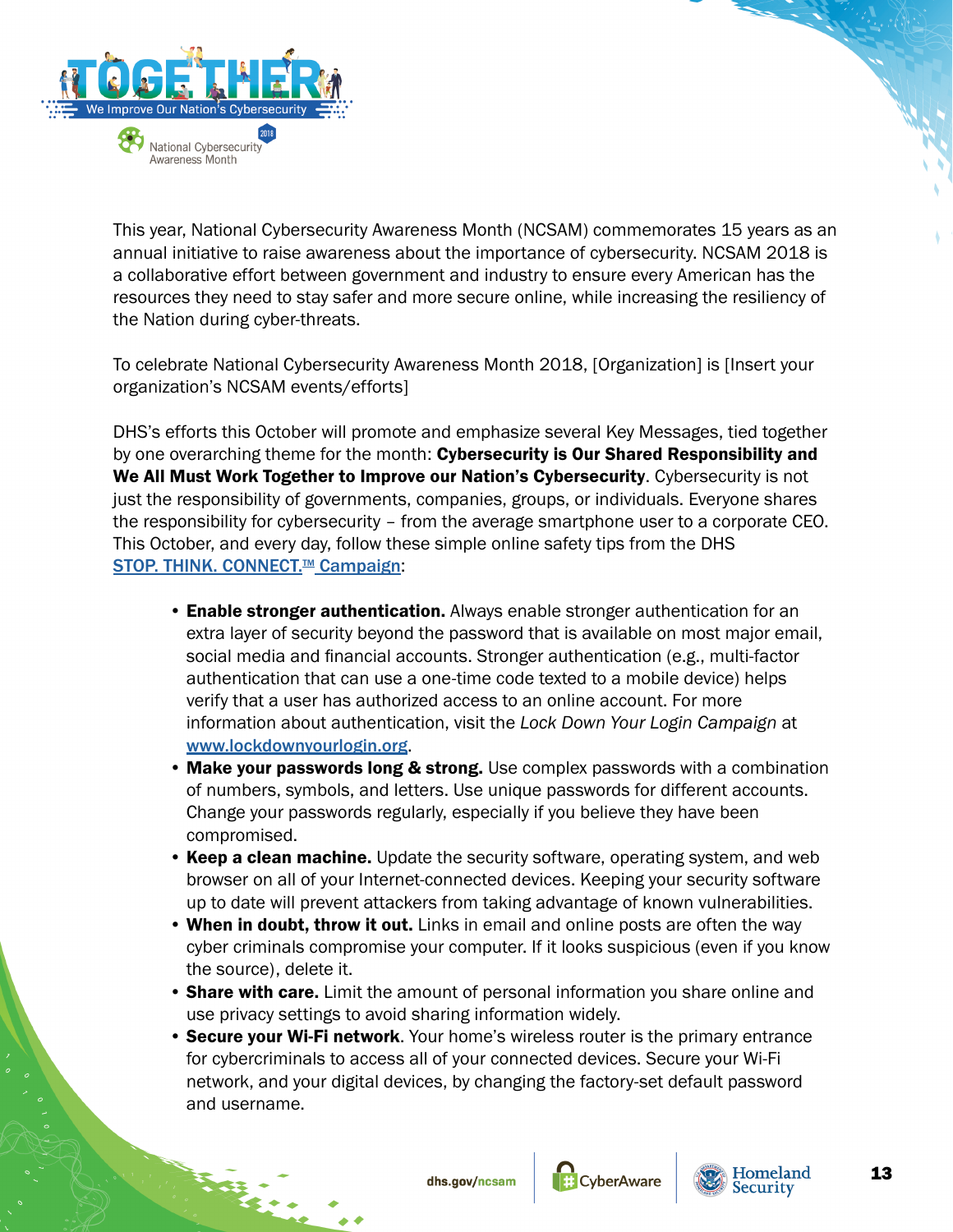<span id="page-13-0"></span>

Learn more about National Cybersecurity Awareness Month and how to protect yourself from threats online at [www.dhs.gov/ncsam](https://www.dhs.gov/ncsam).

# Frequently Asked Questions

Below are some of the most common questions that are asked about cybersecurity with answers that you can share with your organization to help explain NCSAM-related issues.

## Critical infrastructure

- Q: Where can we learn more about critical infrastructure?
- A: Sign up for the DHS monthly cybersecurity bulletin to learn about the latest cybersecurity events, program updates, tools and resources from DHS and its partners with lots of information about critical infrastructure: <https://public.govdelivery.com/accounts/USDHSUSCERT/subscriber/new>
- Q: Where can I go to learn more about the NIST Cybersecurity Framework?
- A: The NIST Cybersecurity Framework provides a policy framework of computer security guidance for how private sector organizations in the U.S. can assess and improve their ability to prevent, detect, and respond to cyber-attacks. Visit NIST's website for information on the Cybersecurity Framework: [https://www.us-cert.](https://www.us-cert.gov/ccubedvp/cybersecurity-framework) [gov/ccubedvp/cybersecurity-framework](https://www.us-cert.gov/ccubedvp/cybersecurity-framework). The website includes the Cybersecurity Framework V1.1 document, as well as additional resources such as an introduction to the Framework, FAQs, and even Online Learning modules to aid in understanding the Framework.

# Cybercrime

## • Q: What is cybercrime?

- A: We don't often consider whether or not the people we interact with online might be breaking the law. But legal wrongdoing is just as prevalent on the internet as it is in the physical world. Cybercrime is any crime, including theft, fraud, and even sometimes murder, which is committed electronically.
- Q: Why should you care?
- A: We all want a safer world to live in, and it's clear, now more than ever, that computers and other network-enabled devices are part of that world. Being safe on the computer is often very similar to being safe in your daily routine. You wouldn't leave your car unlocked in the middle of a crowded city – so why not apply those same safety principles to your online life?



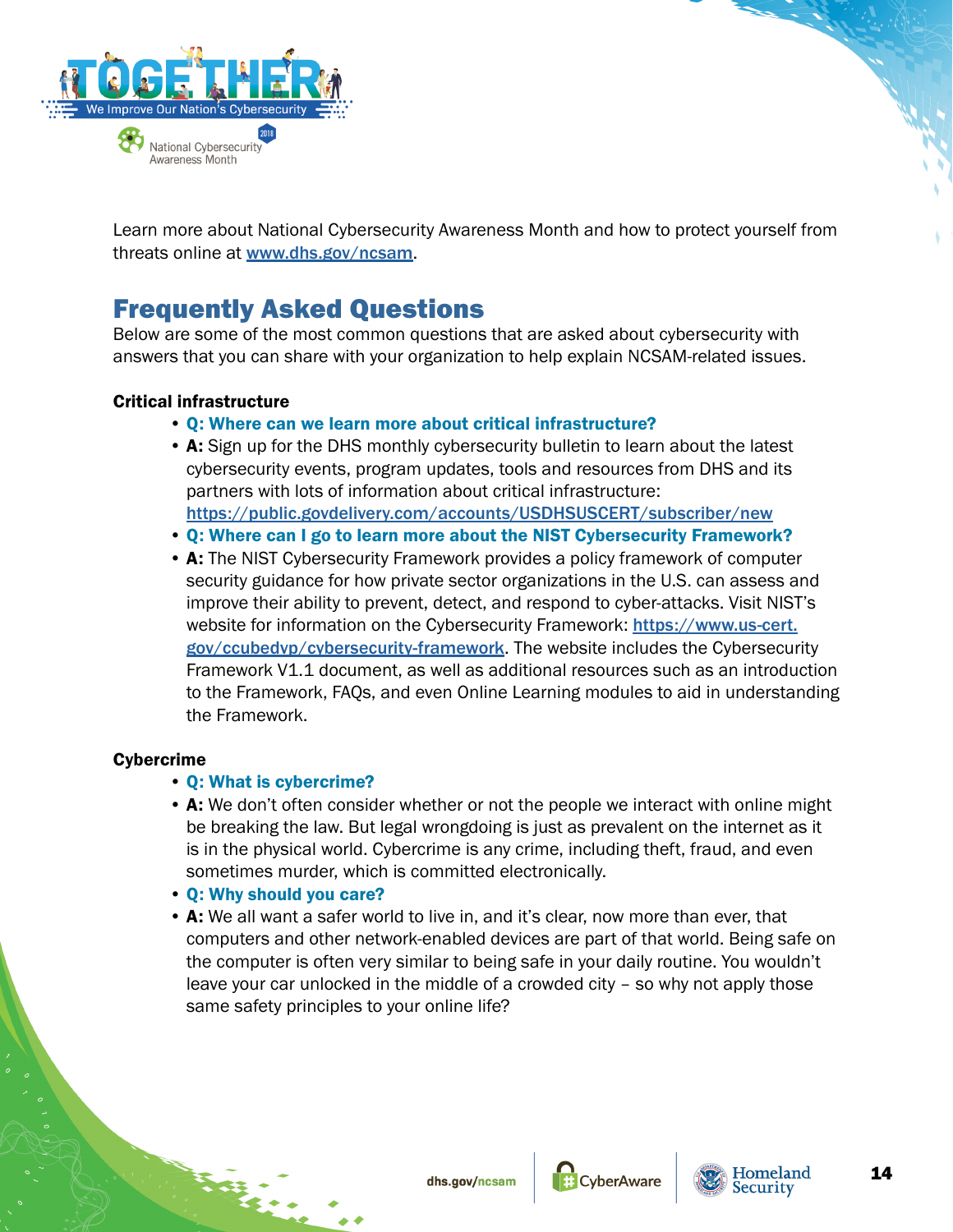

#### Ransomware

#### • Q: What is ransomware?

- A: It's easy to forget sometimes how valuable the information we store on our computers and devices really is to us. Family photos, financial information, address books, homework assignments – so much of our lives is stored digitally! Ransomware is a type of malware in which the attacker encrypts the victim's data to make it as inaccessible as possible. Then, the hacker demands a ransom to release or unencrypt that information.
- Q: Why should you care?
- A: The fees extorted by cybercriminals through ransomware can be extreme or prohibitive – not to mention that there's no guarantee that your data will actually be returned to you after you pay! Luckily, there's a simple way to make yourself and your data resistant to ransomware attacks. In addition to keeping your software and antivirus programs up to date, regularly back up your system on the cloud or on an external hard drive. That way, you always have a spare copy of the information that's most important to you.

## Physical Cyber Attacks

- Q: What are physical cyber-attacks?
- A: Cyber-attacks don't always have to come from the internet, and some malware can hide easily on some of the data storage devices we trust and use on a daily basis. Physical cyber-attacks use hardware, external storage devices, or other physical attack vectors to infect, damage, or otherwise compromise digital systems. The attack can hitch a ride on USB storage devices or flash drives, CDs, hard copies of video games, and Internet of Things devices such as smartphones, smart watches, and even signal devices such as key fobs.
- Q: Why should you care?
- A: These kinds of attacks are frighteningly versatile, very difficult to identify and detect, and painfully difficult – sometimes close to impossible – to remove. Always try to keep track of where your storage devices have been, and don't plug "lostand-found" USB drives into your computer. Keep your personal and workplace data storage and other devices separate to avoid transferring malware from one system to another – just like washing your hands to prevent the flu from spreading!

# Social Engineering

- Q: What is social engineering?
- A: Sometimes bad actors don't need computers to gain access to your information. Social Engineering is when bad actors gather commonly available information about you and things you care about in order to trick you into revealing information or giving unauthorized access to information systems. Social Engineering attacks



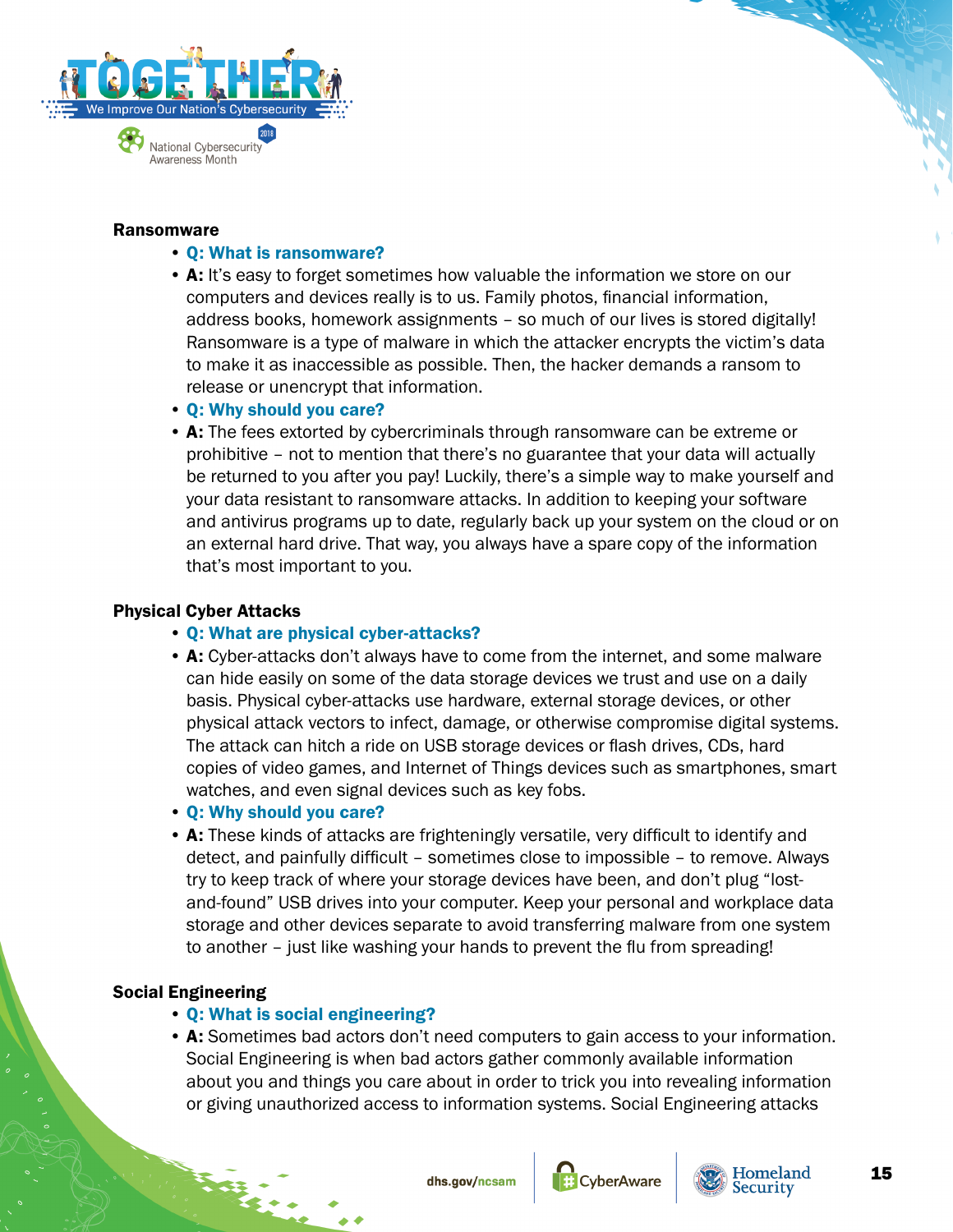

can be quite sophisticated, and are not always easy to recognize. This includes attacks such as Phishing, Swatting, and more.

- Q: Why should you care?
- A: Social engineering attacks don't require super powered programming skills to be successful. The information you post on social media and other sharing platforms may make you vulnerable to this attack vector, and it may be difficult to tell when you are being targeted.

## Phishing

## • Q: What is phishing?

- A: Phishing is a kind of Social Engineering attack in which a bad actor poses as a trusted or reputable source and sends fraudulent digital messages, such as emails, with the intent of manipulating individuals into revealing personal or protected information, or with the intent of gaining unauthorized access to a system through a download or link.
- Q: Why should you care?
- A: Phishing attacks are some of the most common and most commonly successful – types of attacks. Learning how to recognize fraudulent messages by paying close attention to detail and never clicking on embedded hyperlinks, as well as remembering to report phishing attempts when you are targeted, are the best ways to defeat this kind of cyber-attack.

## Swatting

# • Q: What is swatting?

• A: Think Social Engineering is just for Phishing? Think again. Swatting is an attack centered around *location sharing*. Bad actors use your location to call the police, claiming that the victim has committed a serious crime. Sometimes, the intent behind these attacks are merely pranks – but the consequences are almost always severe.

## • Q: Why should you care?

• A: Unlike many cyber-based attacks, Swatting has clear, physical, and immediate consequences. Imagine police raiding your home on a Swatting bomb threat tip! These attacks can easily result in injury and arrest, and sometimes even death to the victim. Your location is *your* business. Text or call friends the old fashioned way if you want to meet up, share vacation photos only after you've gotten safely home, and remember to turn off location services on your devices when you don't need them.



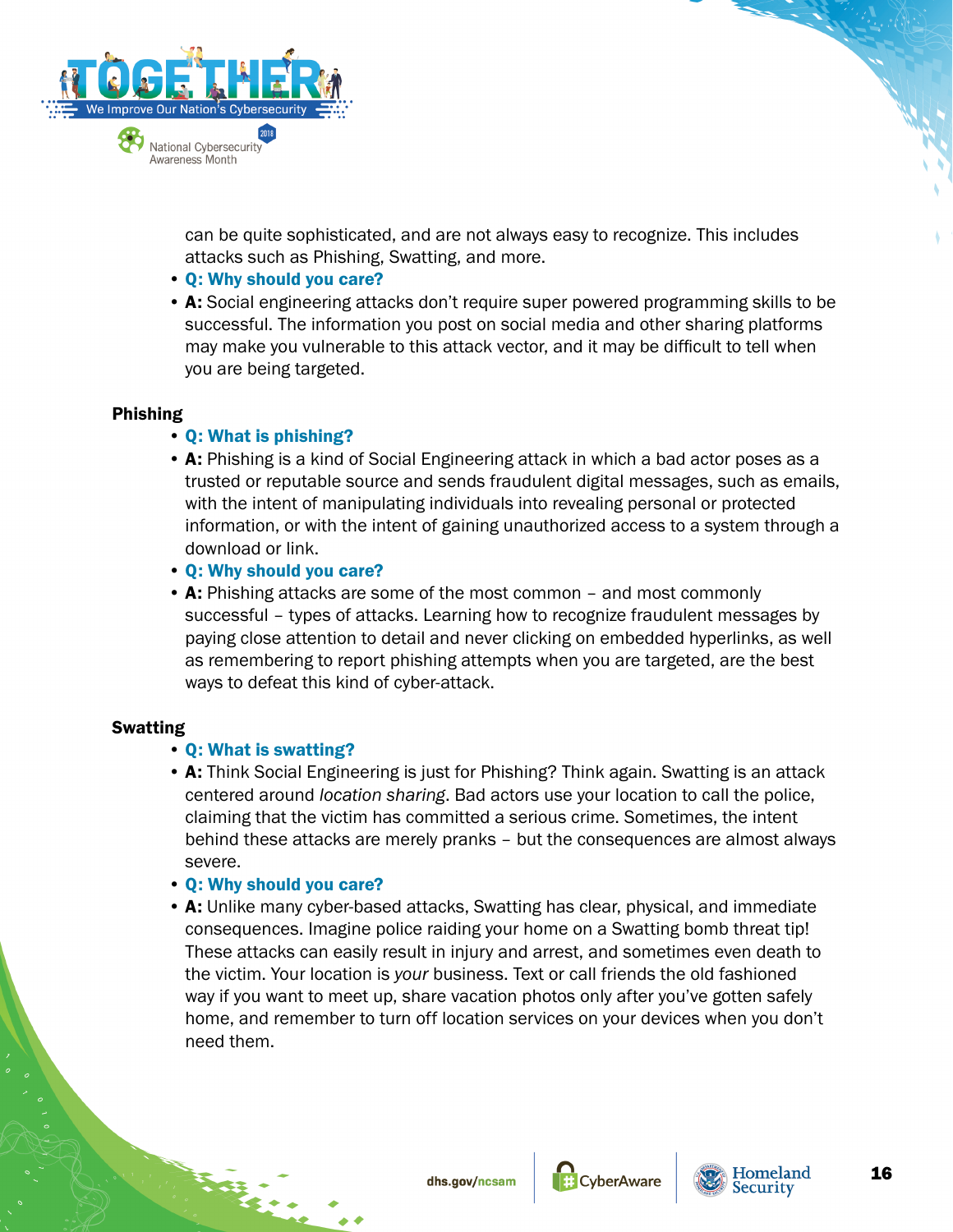

## Cybersecurity Careers

- Q: What training is available for individuals who want to expand their cybersecurity career?
- A: The Department of Homeland Security has resources for individuals who need or want cybersecurity training to either begin or expand their cybersecurity career and professional skills.
	- The [Federal Virtual Training Environment](http://go.usa.gov/xPTP4) (FedVTE) provides free cybersecurity training to federal, state, local, tribal, and territorial government employees, U.S. active duty military, and Veterans. FedVTE, managed by DHS, contains over 800 hours of training on topics such as ethical hacking and surveillance, risk management, and malware analysis. Courses range from beginner to advanced levels.
	- The National Initiative for Cybersecurity Careers & Studies (NICCS) [Education and Training Catalog](https://go.usa.gov/xPTPj) connects the public to more than 3,000 cybersecurity courses offered by organizations across the nation, and more courses are being added every day. With highly customizable search criteria, you can search by proficiency level, specialty area, and/ or preferred providers. Additionally, the geospatial search function easily allows you to locate nearby training.
- Q: Where can I go to learn more about the NICE Cybersecurity Workforce Framework?
- A: The NICE Cybersecurity Workforce Framework provides a blueprint to categorize, organize, and describe cybersecurity work into Categories, Specialty Areas, Work Roles, tasks, and knowledge, skills, and abilities (KSAs).The NICE Workforce Framework provides a common language to talk about cybersecurity roles and jobs. Visit the NICCS website for information and to access additional tools and resources: [https://niccs.us-cert.gov/workforce-development/cyber-security](https://niccs.us-cert.gov/workforce-development/cyber-security-workforce-framework)[workforce-framework](https://niccs.us-cert.gov/workforce-development/cyber-security-workforce-framework)
- Q: What resources are available for small and midsize businesses (SMBs)?
- A: To help business leaders get started, DHS has provided a list of top resources specially designed to help SMBs recognize and address their cybersecurity risks: <https://www.us-cert.gov/ccubedvp/smb>.
- A: The U.S. **[Small Business Administration](https://www.sba.gov/managing-business/cybersecurity/introduction-cybersecurity)** (SBA) provides tools and resources to help SMBs increase cybersecurity resilience. Small Business Development Centers (SBDC) from states such as [Michigan](https://smallbusinessbigthreat.com/) (Small Business Big Threat), [Kansas](https://www.kansassbdc.net/cyber/), New [York](http://www.nyssbdc.org/resources/cybersecurity.html), and many others provide in-depth cybersecurity resources such as risk assessments, cybersecurity planning, and trainings for SMBs.